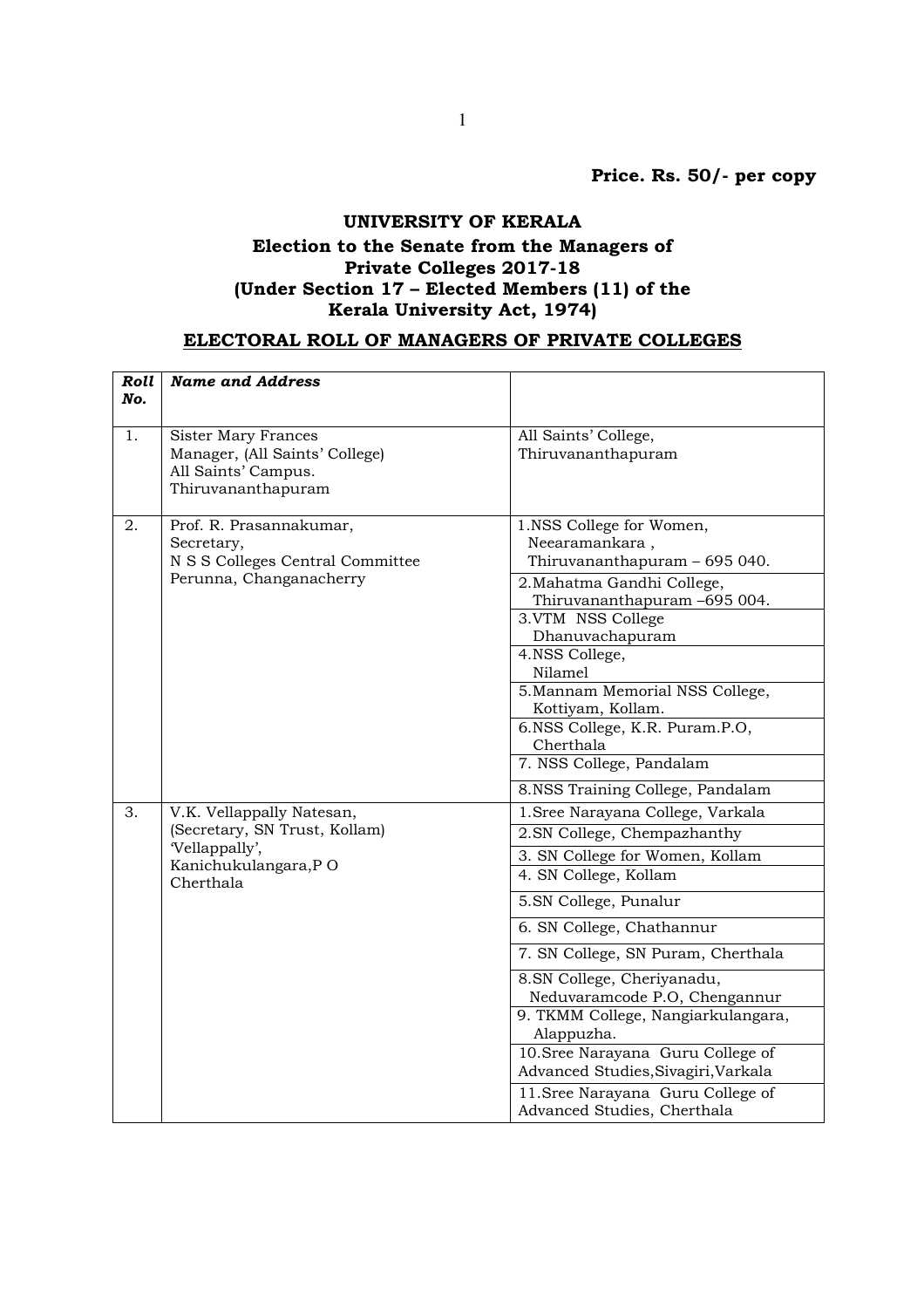|     |                                                                                                                                                                             | 12. Sree Narayana Guru College of<br>Advanced Studies, Punalur-691 305.                     |
|-----|-----------------------------------------------------------------------------------------------------------------------------------------------------------------------------|---------------------------------------------------------------------------------------------|
|     |                                                                                                                                                                             | 13. Sree Narayana Guru College of<br>Legal Studies, Kollam-691 001.                         |
|     |                                                                                                                                                                             | 14. Sree Narayana Guru College of<br>Advanced Studies, Chempazhanthy,<br>Thiruvananthapuram |
|     |                                                                                                                                                                             | 15. Sree Narayana Training College,<br>Nedunganda, Thiruvananthapuram                       |
| 4.  | Kadakkal P.K. Abdul Azeez Maulavi,<br>Mubarak Manzil, Mukkunnam<br>Kadakkal PO<br>Kollam 691536                                                                             | Mannania College of Arts and Science,<br>Pangode.                                           |
| 5.  | Rt.Rev. Dr. Mathew Manakkarakavil Cor<br>Episcopo<br>"Thirusannidhi"<br>Pattom, Thiruvananthapuram.                                                                         | Mar Ivanios College,<br>Thiruvananthapuram                                                  |
| 6.  | H.B Moran Mor baselious Cardinal Cleemis<br>Catholics,<br>Manager Malankara Syrian Catholic<br>Colleges, Sammannuaya Pastoral Centre, St.<br>Marys Cathedral Campus, Pattom | Mar Teophilus Training College,<br>Thiruvananthapuram                                       |
| 7.  | Fr. Pious Vachaparambil S.J<br>Jesuit House<br>St. Xavier's College, PO, Thumba,<br>Thiruvananthapuram-695 586.                                                             | St. Xavier's College, Thumba,<br>Thiruvananthapuram.                                        |
| 8.  | Dr. J Bennet Abraham<br>Manager,<br>Christian College, Kattakkada                                                                                                           | Christian College,<br>Kattakkada<br>Thiruvananthapuram, 695 572                             |
| 9.  | Fr. Joye James S.J,<br>Loyola College of Social Sciences,<br>Sreekariyam,<br>Thiruvananthapuram - 695 017                                                                   | Loyola College of Social Sciences,<br>Sreekariyam,<br>Thiruvananthapuram - 695 017          |
| 10. | Rev. Fr. Anil Jose,<br>Manager,<br>Fathima Mata National College,<br>Kollam 691001                                                                                          | Fathima Mata National College, Kollam                                                       |
| 11. | Jayasree .S<br>Secretary<br>Travancore Devaswom Board,                                                                                                                      | 1. D.B. College,<br>Sasthamcotta.                                                           |
|     | Nanthancode,<br>Thiruvananthapuram.                                                                                                                                         | 2. Sree Ayyappa College,<br>Eramallikkara,<br>Thiruvanvandoor, Chengannur                   |
| 12. | Shahal Hassan Musliar<br>T.K.M College of arts and Science, Kollam                                                                                                          | TKM College of Arts and Science,<br>Kollam                                                  |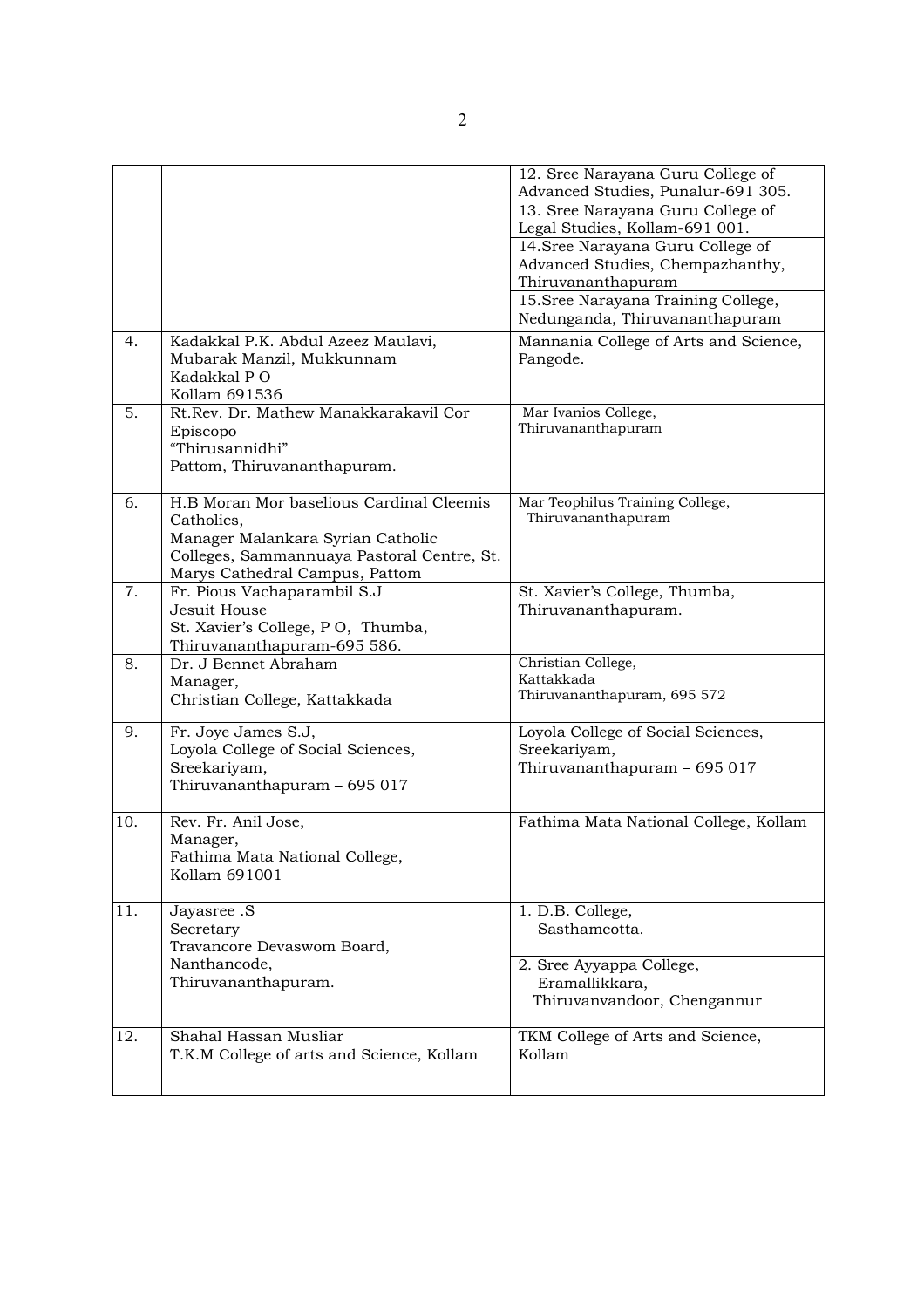| 13.               | H.G Mathews Mar Theodosius                                                                                                                           | St.Gregorios College,<br>Kottarara                                                                                                                                                               |
|-------------------|------------------------------------------------------------------------------------------------------------------------------------------------------|--------------------------------------------------------------------------------------------------------------------------------------------------------------------------------------------------|
| 14.               | Rev. C. O Joseph Remban<br>Superior Mount Tabor Ashram,<br>Pathanapuram, Kollam - 689 695                                                            | Mount Tabor Training College,<br>Pathanapuram, Kollam<br>St. Stephens College Pathanapuram                                                                                                       |
| 15.               | His Beatitude Moran Mor Baselios Cleemis<br>Catholicose                                                                                              | St. John's College,<br>Anchal, Kollam 691306                                                                                                                                                     |
| 16.               | Rev. Thomas K.OOmmen<br>Moderator and Bishop<br>Madya Kerala Diocese, CSI, Bishop Office,<br>Catheedral Road, Kotttayam-686001                       | 1. Bishop Moor College, Mavelikkara<br>2. Peet Memorial Training College,<br>Mavelikara-691 101.<br>3. Bishop Moore College for the Hearing<br>impaired, Thazhathumon, Manakala,<br>Adoor-691551 |
| 17.               | Rev Dr. Joseph Mar Thoma Metropolita<br>Christian College, Angadical P.O,<br>Chengannur, Alappuzha<br>689122                                         | Christian College, Chengannur                                                                                                                                                                    |
| 18.               | P.A Hilal Babu,<br>Puthenpurayil House,<br>Kayamkulam, 690502                                                                                        | MSM College, Kayamkulam                                                                                                                                                                          |
| 19.               | P.Krishna kumar<br>Managers Office, SDV Centenary<br>Auditorium, Alappuzha 688001                                                                    | SDV College of Arts and Applied<br>Sciences, Sanathanapuram.P.O.<br>Alappuzha-688003<br>S.D College, Alapuzha                                                                                    |
| $\overline{20}$ . | Rev.Fr.Nelson Thaiparambil<br>Manager,<br>St.Michael's College,<br>S.H.Seminary, Mayithara.P.O,<br>Cherthala.                                        | St.Michael's College,<br>Cherthala                                                                                                                                                               |
| 21.               | Dr. N. Narayanan Nair<br>Manager, Kerala Law Academy Law College,<br>Peroorkada, Thiruvananthapuram, 695005                                          | Kerala Law Academy Law College,<br>Peroorkada, Thiruvananthapuram                                                                                                                                |
| 22.               | Rt. Rev. Dr. Stanley Roman,<br>(Manager,<br>Karmela Rani Training College,)<br>Fatima Road, Near St. Aloysius H S S,<br>Cutcherry PO, Kollam. 691013 | Karmela Rani Training College,<br>Kollam                                                                                                                                                         |
| 23.               | Sudhi Jabbar<br>Managing Trustee, , Simi Gardens<br>Kazhakoottam, 695582                                                                             | A. J College of Science & Technology<br>Thonnakkal PO Thiruvananthapuram                                                                                                                         |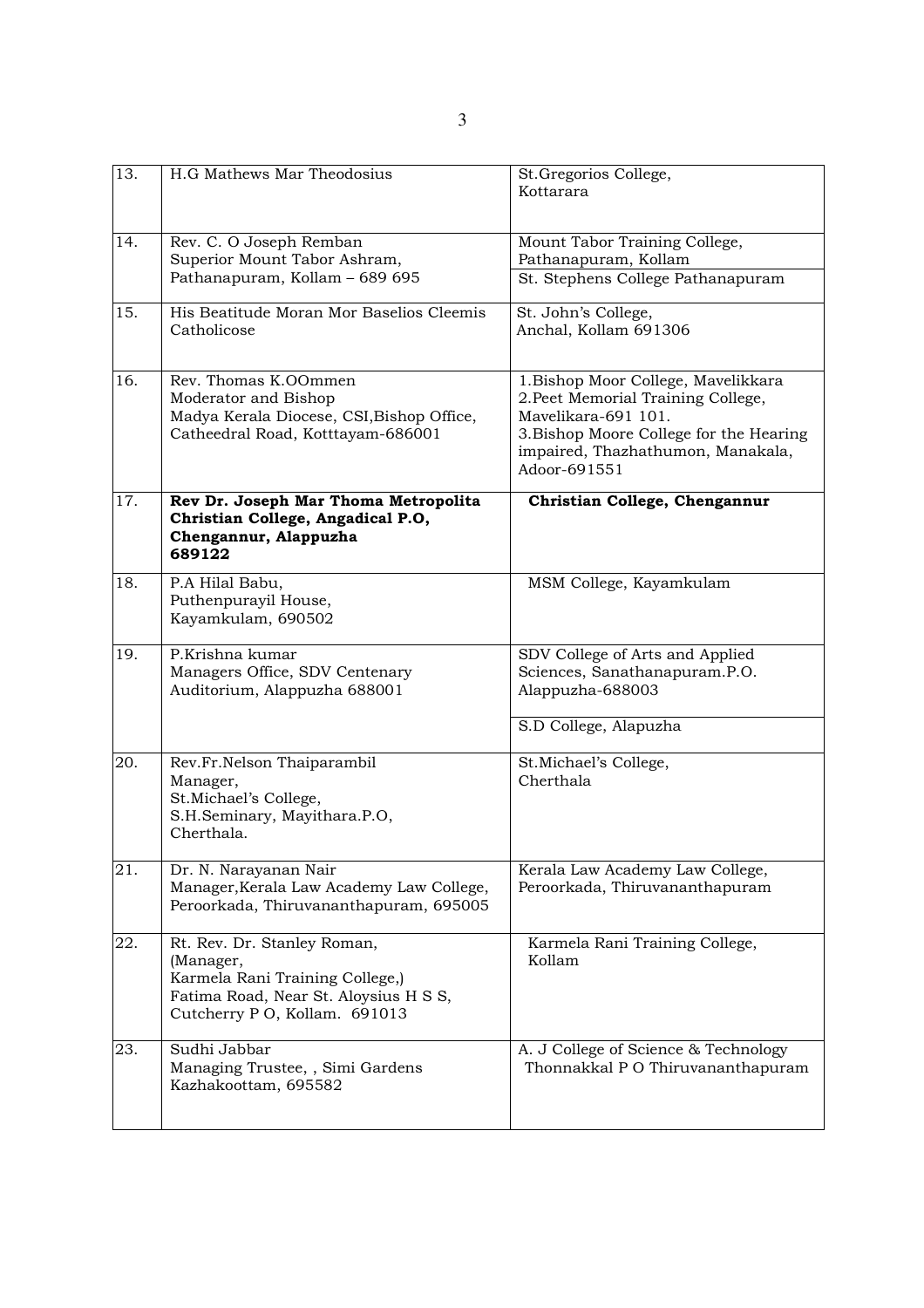| 24. | Msgr. G. Christudas<br>Bishop House, Aralumoodu P.O<br>Neyyatttinkara                                                                | Emmanuel College<br>Vazhichal                                                                                                           |
|-----|--------------------------------------------------------------------------------------------------------------------------------------|-----------------------------------------------------------------------------------------------------------------------------------------|
| 25. | <b>B.S Jyothikumar</b><br>Manager,<br>Chamakala House,<br>Panayancherry,<br>Anchal P O 691306                                        | College of Teacher Education,<br>Arkannoor, Ayoor.                                                                                      |
| 26. | S Kuttappan Chettiar<br>Kripa, T.C 36/445<br>Vattiyoorkavu PO<br>Thiruvananthapuram, -13                                             | K V V S College of Science & Technology<br>Kaithaparambu, Adoor                                                                         |
| 27. | R.S SasiKumar<br>Nirmalyam, Nemom,<br>Thiruvananthapuram<br>695020                                                                   | Sree Narayana Guru Kripa B.Ed. College,<br>Nirmala Bhavan,<br>Pothencode,<br>Thiruvananthapuram - 695 584                               |
| 28. | M. Ramachandran Chettiar<br>Siva Vilasom, Mundackal West<br>$Kollam -1-$                                                             | K V V S Institute of Technology<br>Kaithaparambu, Adoor<br>Pathanamthitta                                                               |
| 29. | Dr. Abraham karickom. M.Y<br>Secretary Mar Thoma Educational Technical<br>Training and Research Centre<br>Chadayamangalam P.O Kollam | Marthoma College of Science and<br>Technology<br>Chadayamangalam P.O Ayur, Kollam                                                       |
| 30. | Dr. Ajaykumar<br>Aswathy,<br>Shree Hindu mission Road,<br>Puthenchantha<br>Thiruvananthapuram 001                                    | Shree Vidyadhiraja College of Arts and<br>Science, Thevarkavu,<br>Karunagapally - 695 0518                                              |
| 31. | Professor K.SasiKumar<br>Secretary, Sree Narayana Educational<br>Society<br>Vadakkevila PO<br>Kollam, 691010                         | 1.Sree Narayana Institute of<br>Technology, Vadakkevila,<br>Kollam<br>2. Sree Narayana College of Technology,<br>Vadakkevila,<br>Kollam |
| 32. | Hareef Abdul Salam<br>Manager,<br>Villoor Educational and Charitable Trust,<br>Kadakkal,<br>Kollam                                   | P M S A Pookoya thangal Memorial Arts<br>and Science College,<br>Kottappuram, Kadakkal,<br>Kollam - 691 536                             |
| 33. | Fr. Dr. Paul Kaithottungal<br>Executive Director and Principal, Naipunnya<br>School of Management, Cherthala -688 524.               | Naipunnya School of Management,<br>Cherthala                                                                                            |
| 34. | Anu.A Nair<br>Vigyaan College of Applied Sciences,<br>Sasthagiri, Kattakode P.O, kattakkada-<br>695572                               | Vigyaan College of Applied Sciences,<br>Sasthagiri, Kattakode P.O, kattakkada-<br>695572                                                |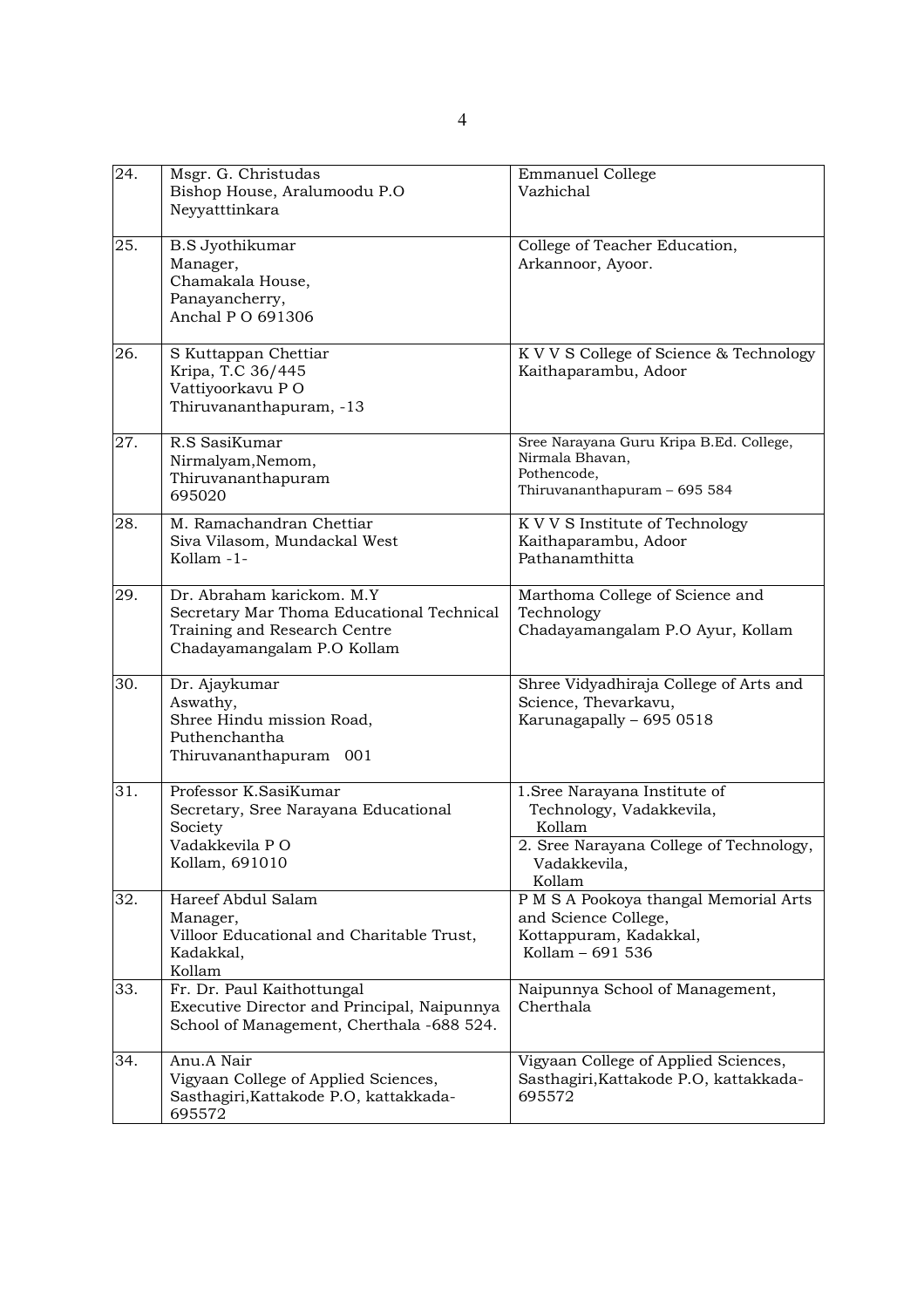| 35. | Fr. Wilson K.D<br>Don Bosco College, Kottiyam                                                                                                                                             | Don Bosco College, Kottiyam<br>691589                                                                                                                      |
|-----|-------------------------------------------------------------------------------------------------------------------------------------------------------------------------------------------|------------------------------------------------------------------------------------------------------------------------------------------------------------|
| 36. | N Madhusoodanan<br>Dr.Palpu College of Arts & Science, Pangode,<br>Puthussery-691536                                                                                                      | Dr.Palpu College of Arts & Science,<br>Pangode, Puthussery-691536                                                                                          |
| 37. | M.R.Reghuchandra Bal<br>(Manager,<br>Kunjukrishnan Nadar memorial B.Ed<br>College, Mavila, Kanjiramkulam)<br>"Ashrama"<br>TC 23/491<br>Kowdiar.P.O<br>TVPM-695003                         | 1. Kunjukrishnan Nadar memorial B.Ed<br>College, Kanjiramkulam<br>Thiruvananthapuram<br>2.KNM Arts & Science College,<br>Kanjiramkulam -695524             |
| 38. | P.M Pareethu bava khan,<br>General Secretary,<br>Muslim Association,<br>Nanthavanom, Vikas Bhahavan P.O<br>695033                                                                         | Muslim Association College of Arts &<br>Science,<br>Panavoor, Nedumangad<br>695568                                                                         |
| 39. | Dr. Joshva Mar Ignathios<br>manager, Malankara catholic Educational<br>Society of Catholic Diocese of Mavelikkara,<br>Amalgiri, Catholic Bishops House,<br>Punnamoodu, Mavelikkara-690101 | Mar Ivanios College,<br>Kallumala.P.O, Mavelikkara, Alappuzha-<br>690110                                                                                   |
| 40. | Mrs. Agnes Lilly Bai T.R<br>Manager,<br>White Memorial College of Arts & Science for<br>Women, Panachamoodu.P.O,<br>Vellarada, Tvpm.695505                                                | White Memorial College of Arts &<br>Science for Women,<br>Panachamoodu.P.O,<br>Vellarada, Tvpm.695505                                                      |
| 41. | Rev. Fr. Sony Xavier Panackal<br>S.h Seminary, Maithara P.O<br>Cherthala-688539                                                                                                           | Michaels Institute of Management &<br>Technology,<br>Mayithara, Cherthala.-688539                                                                          |
| 42. | Dr. V V Pyarelal<br>Manager, KVM Trust,<br>Cherthala, Alappuzha-688 539,                                                                                                                  | K.V.M College of Special Education,<br>Cherthala, Alappuzha-688 539,<br>KVM College of Arts & Science,<br>Kokkothamangalam, Cherthala,<br>Alappuzha-688527 |
| 43. | Dr.G.Gopakumar<br>Deviprasadam<br>perayam,<br>mulavana P.O, Kundara, Kollam-691503                                                                                                        | NSS Arts & Science College<br>Perayam, Kundara, Kollam<br>691503                                                                                           |
| 44. | Fr. Santhappan .M<br>Manager,<br>Marian College of Arts &<br>Science, Menamkulam, Kazhakkutom-<br>695582                                                                                  | Marian College of Arts &<br>Science, Menamkulam, Kazhakkutom-<br>695582                                                                                    |
| 45. | G. SukumaranNair,<br>General Secretary, NSS, NSS Head Office,<br>Perunna, Changanacherry-686102                                                                                           | NSS Law College Kottiyam,<br>Kollam, 691571                                                                                                                |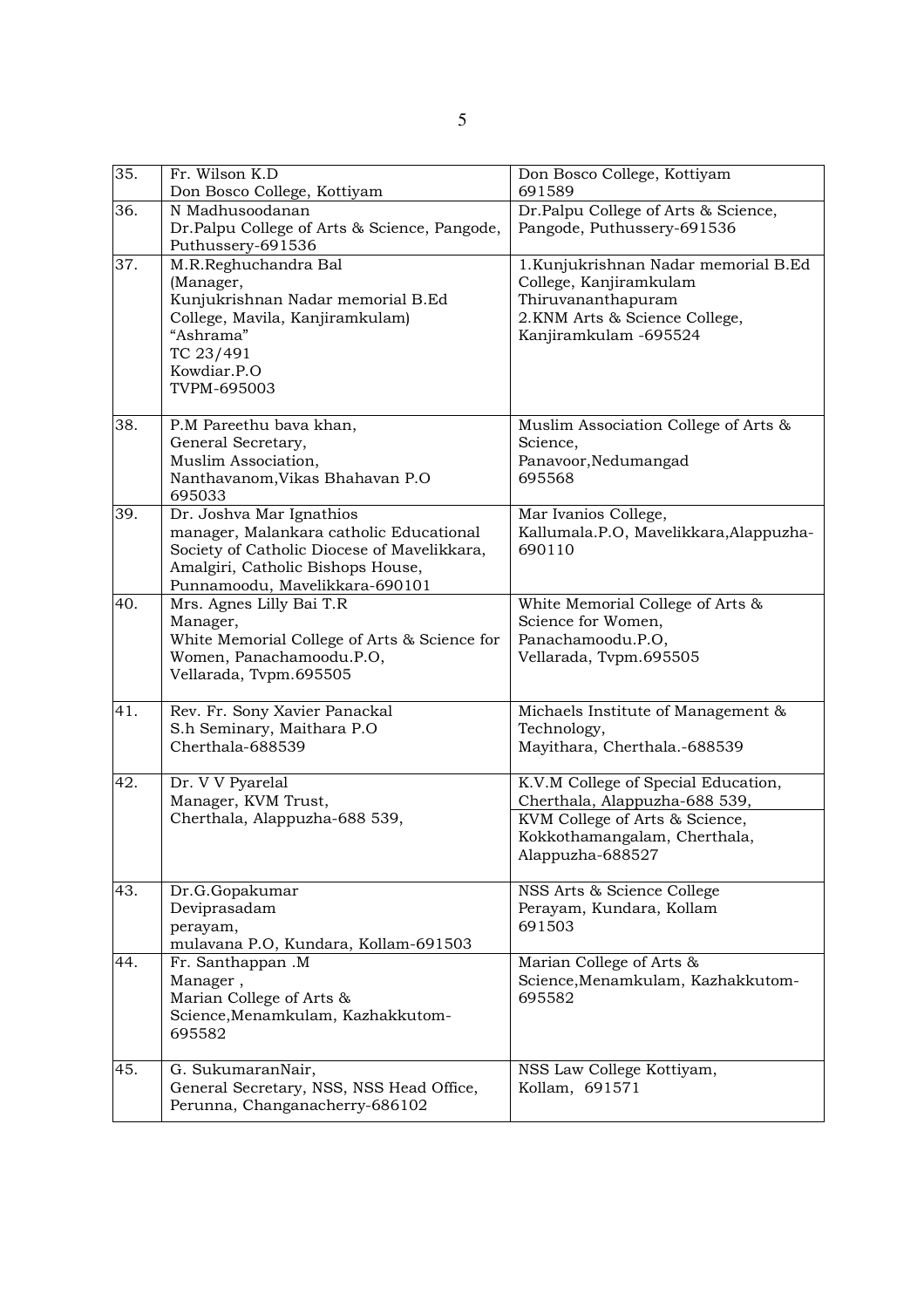| 46. | Rev. Fr. Jinoy Mathew<br>Mar Gregorios College of Law,<br>Mar Ivanios Vidya Nagar, Nalanchira<br>695015                                            | Mar Gregorios College of Law,<br>Mar Ivanios Vidya Nagar, Nalanchira<br>695015                            |
|-----|----------------------------------------------------------------------------------------------------------------------------------------------------|-----------------------------------------------------------------------------------------------------------|
| 47. | Dr.A.Younus Kunju Ex MLA<br>Chairman Fathima Memorial Training<br>College, Pallimukku                                                              | Fathima Memorial Training College,<br>Pallimukku,<br>Vadakkevila P.O,                                     |
| 48. | Kollam-691010<br>Dr. T.K Issaiah Thanka Bose<br>CSI College of Education,<br>Parassala - $695,502$                                                 | Kollam - 10<br>CSI College of Education,<br>Parassala - 695 502                                           |
| 49. | Rev.Fr. D. George Kutty<br>Bethlahem Ashram<br>Chengamandu, PO, Kottarakkara                                                                       | Baselios Marthoma Mathews II<br>Training College, Pulamon. P.O.<br>Kottarakkara                           |
| 50. | Punnela Sreekaumar<br>Flat No. 227, Block 07, EMS Nagar, Pattoor,<br>Vanchiyoor P.O<br>695035                                                      | Ayyankali memorial Arts & Science<br>College, Kuriottu Mala, Kollam District.<br>689696                   |
| 51. | R. Balakrishna Pillai<br>Keezhoottuveedu,<br>Kottarakkara PO                                                                                       | 1.RV Training College, Valakom.P.O,<br>Kollam<br>2. Mannam Memorial Training<br>College, Vilakudy, Kollam |
| 52. | S.Preethi (W/O Vellappally Nadesan,<br>Manager, Sobha College of Teacher<br>Education,<br>S.L. Puram,<br>Cherthala,<br>Alappuzha-688523            | Sobha College of Teacher Education,<br>S.L. Puram,<br>Cherthala,<br>Alappuzha.                            |
| 53. | A.Suresh<br>Easwary Kripa'<br>Thiruvallam,<br>Thiruvananthapuram-695027                                                                            | <b>BNV College of Teacher</b><br>Education, Thiruvallam,<br>Thiruvananthapuram - 695027                   |
| 54. | A. Sainulabdeen,<br>'Chairman,<br>. KTCT College of Teacher Education,<br>Kaduvayil, Thottakkadu.P.O,<br>Thiruvananthapuram                        | KTCT College of Teacher Education,<br>Kaduvayil, Thottakkadu.P.O,<br>Thiruvananthapuram.                  |
| 55. | Vijaya kumar.D<br>Saradamandiram,<br>Nellimmoodu P.O<br>Thiruvananthapuram-695524                                                                  | New BEd. College Nellimmoodu<br>Thiruvananthapuram                                                        |
| 56. | Rehana Beegom, Manager, Putherpurayil,<br>Kayamkulam-690502                                                                                        | Jameela Beevi Centre for Teacher<br>Education, Kayamkulam -<br>690 502                                    |
| 57. | M.P. Sasidharan<br>Manager,<br>Mannam Foundation Centre for Education<br>Technology,<br>IES Gokulam, Olayil, Near High School<br>Junction-691 009. | Mannam Foundation Centre for<br>Education Technology, Pooruvashy,<br>Edakkad.P.O, Kollam.                 |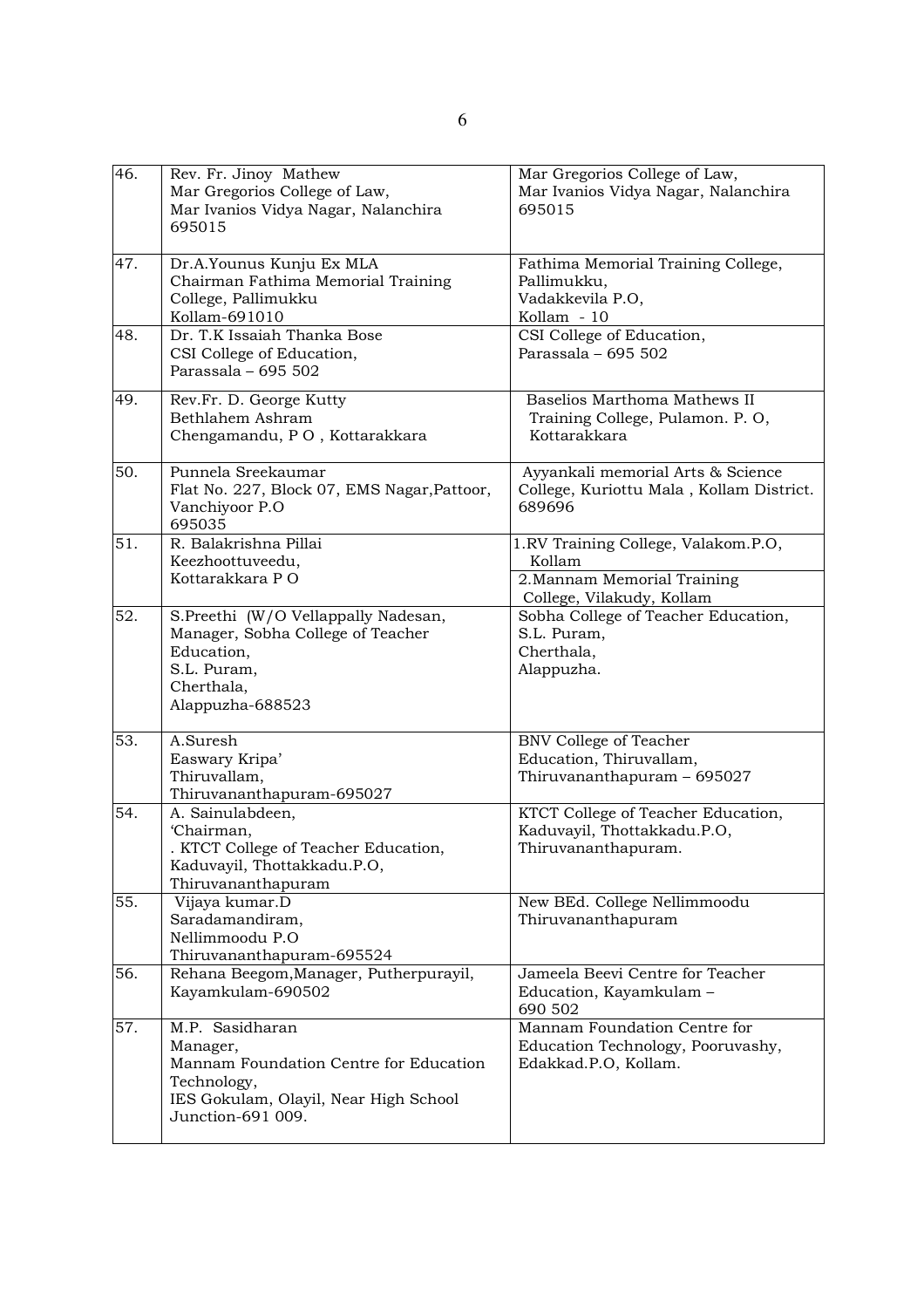| 58. | Naushad Younus<br>Manager, Fathima Memorial Training<br>College, Mylappoore,<br>Umayanalloor P.O<br>Kollam                                                                                           | Fathima Memorial Training College,<br>Mylappoore,<br>Umayanalloor P.O<br>Kollam                                                                                                                     |
|-----|------------------------------------------------------------------------------------------------------------------------------------------------------------------------------------------------------|-----------------------------------------------------------------------------------------------------------------------------------------------------------------------------------------------------|
| 59. | Sunil.D<br>Victory College of Teacher Education,<br>Olatthanni, Neyyattinkara                                                                                                                        | Victory College of Teacher Education,<br>Olatthanni, Neyyattinkara                                                                                                                                  |
| 60. | M. Shahabudin<br>Millath College of Teacher<br>Education, Sooranad P.O.,<br>Kunnathur, Kollam - 690 522                                                                                              | Millath College of Teacher<br>Education, Sooranad P.O.,<br>Kunnathur, Kollam - 690 522                                                                                                              |
| 61. | C.M. Omana<br>Asrama, T.C 23/491/00,<br>Kadappathala, paippinmudu, Kowdiar P.O,<br>Thiruvananthapuram<br>695004                                                                                      | Kunjukrishnan Nadar Memorial B.Ed.<br>College, Mavila,<br>Kanjiramkulam, Thiruvananthapuram<br>695524                                                                                               |
| 62. | Deleted                                                                                                                                                                                              |                                                                                                                                                                                                     |
| 63. | H. Abdul Kareem<br>Chairman, CHMMohamed koya Memorial<br>Education and Charitable Trust,<br>Umayanalloor P.O, Kollam - 695 589                                                                       | Haneefa Kunju Memorial College of<br>Education, Umayanalloor P.O, Kollam -<br>695 589                                                                                                               |
| 64. | V.Santhakumari Amma<br>Manager,<br>PTM College of Education,<br>Maruthoorkonam, Kottukal.P.O,<br>Balaramapuram                                                                                       | Pattom Thanu Pillai memorial College of<br>Education,<br>Maruthoorkonam<br>Thiruvananthapuram, Kottukkal.P.O<br>Balaramapuram, 695501                                                               |
| 65. | Adv. A.Shaheer,<br>Metca Land,<br>Chavarcode,<br>Palayamkunnu P.O.,<br>Thiruvananthapuram.695146<br>Adv. A.Shaheer,<br>Metca Land,<br>Chavarcode,<br>Palayamkunnu P.O.,<br>Thiruvananthapuram.695146 | 1 CHMM College. for Advanced<br>Studies, Chavarcode,<br>Palayamkunnu,<br>Thiruvananthapuram<br>2. METCA Institute of Teacher<br>Education, Chavarcode,<br>Palayamkunnu P.O.,<br>Thiruvananthapuram. |
| 66. | A.Abdul Rasheed<br>Badriya Manzil<br>Nedumpana P.O<br>Kulappadam, Kollam                                                                                                                             | Badhiriya B.Ed Training College<br>Velichikkala P.O, Kollam 691573                                                                                                                                  |
| 67. | K K Jalaludeen Maulavi<br>Chairman, Jamia Trust,<br>Chithara PO, Kadakkal<br>Kollam                                                                                                                  | Jamia Training College<br>Chithara PO<br>Kadakkal<br>Kollam                                                                                                                                         |
| 68. | Mony.K<br>Kavadiyil Villa, Cheriavellinalloor P.O,<br>Oyur Kollam, 691516                                                                                                                            | KPM B.Ed Training College, Oyoor,<br>Kollam                                                                                                                                                         |